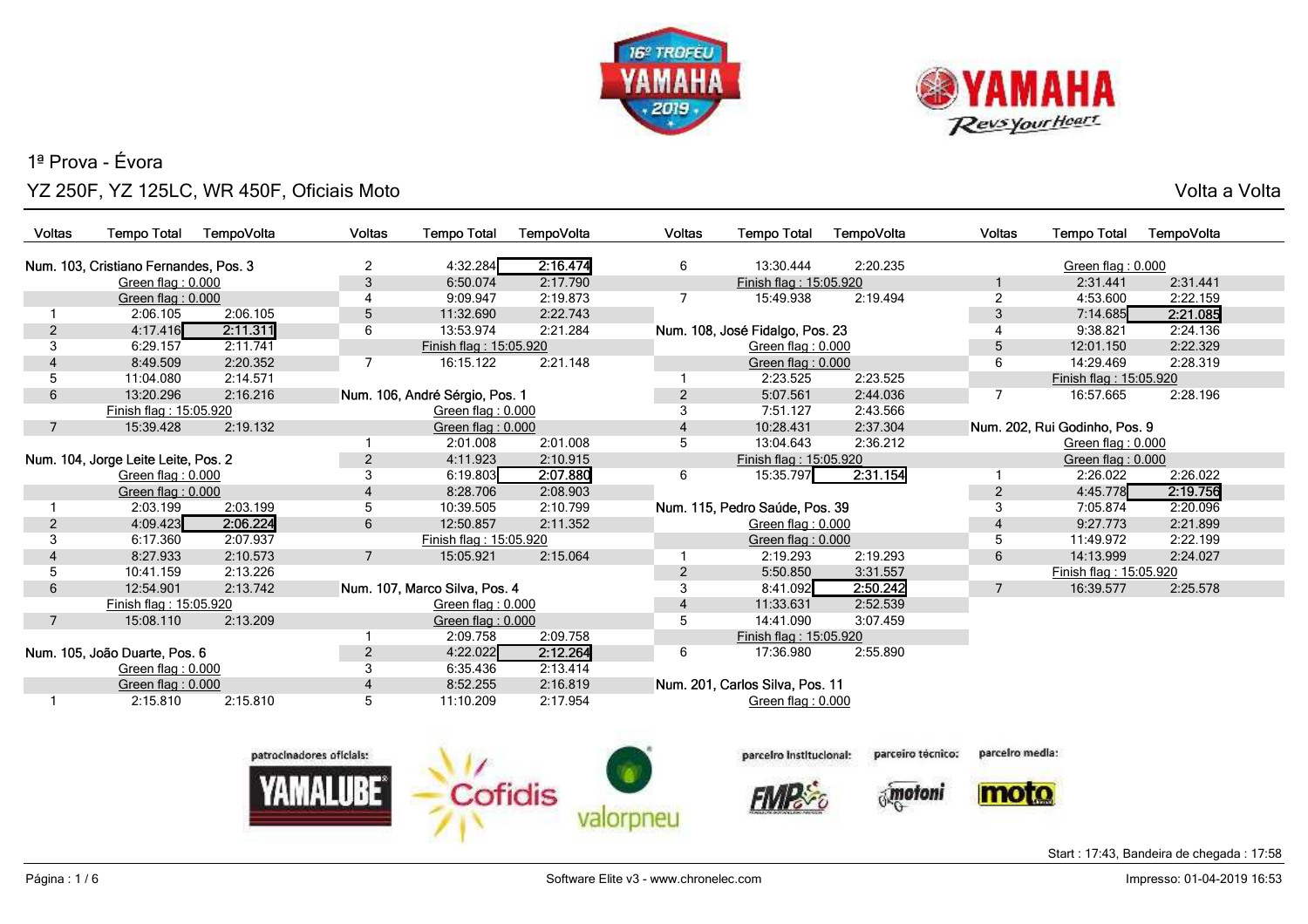



o ang pangangang sa kabupatèn sa kabupatèn Sulawesa Kabupatèn Sulawesa Kabupatèn Sulawesa Kabupatèn Sulawesa K<br>Kabupatèn Sulawesa Kabupatèn Sulawesa Kabupatèn Sulawesa Kabupatèn Sulawesa Kabupatèn Sulawesa Kabupatèn Sulaw

| <b>Voltas</b> | <b>Tempo Total</b>                 | TempoVolta | <b>Voltas</b>  | <b>Tempo Total</b>                | TempoVolta | <b>Voltas</b>  | <b>Tempo Total</b>                   | TempoVolta                                       | <b>Voltas</b> | <b>Tempo Total</b>               | TempoVolta                                     |
|---------------|------------------------------------|------------|----------------|-----------------------------------|------------|----------------|--------------------------------------|--------------------------------------------------|---------------|----------------------------------|------------------------------------------------|
|               |                                    |            |                |                                   |            |                |                                      |                                                  |               |                                  |                                                |
|               | Num. 204, Roberto Lage, Pos. 8     |            | 3              | 8:16.311                          | 2:42.019   |                | Num. 209, Vasco Dias, Pos. 49        |                                                  |               | 10:27.120                        | 2:38.998                                       |
|               | Green flag: 0.000                  |            | 4              | 10:55.348                         | 2:39.037   |                | Green flag: 0.000                    |                                                  | 5             | 13:00.423                        | 2:33.303                                       |
|               | Green flag: $0.000$                |            | 5              | 13:34.526                         | 2:39.178   |                | Green flag: 0.000                    |                                                  |               | Finish flag: 15:05.920           |                                                |
|               | 2:29.530                           | 2:29.530   |                | Finish flag: 15:05.920            |            |                | 3:00.179                             | 3:00.179                                         | 6             | 15:34.223                        | 2:33.800                                       |
| 2             | 4:46.695                           | 2:17.165   | 6              | 16:23.551                         | 2:49.025   | $\overline{2}$ | 5:46.368                             | 2:46.189                                         |               |                                  |                                                |
| 3             | 7:04.527                           | 2:17.832   |                |                                   |            |                | 8:38.570                             | 2:52.202                                         |               | Num. 213, João Carvalho, Pos. 12 |                                                |
|               | 9:25.314                           | 2:20.787   |                | Num. 207, João Sousa, Pos. 19     |            | 4              | 11:31.884                            | 2:53.314                                         |               | Green flag: 0.000                |                                                |
|               | 11:47.505                          | 2:22.191   |                | Green flag: 0.000                 |            |                | Finish flag: 15:05.920               |                                                  |               | Green flag: $0.000$              |                                                |
| 6             | 14:12.936                          | 2:25.431   |                | Green flag: 0.000                 |            | 5              | 18:40.306                            | 7:08.422                                         |               | 2:33.929                         | 2:33.929                                       |
|               | Finish flag: 15:05.920             |            |                | 2:46.448                          | 2:46.448   |                |                                      |                                                  | 2             | 5:01.821                         | 2:27.892                                       |
| 7             | 16:38.451                          | 2:25.515   | 2              | 5:16.179                          | 2:29.731   |                | Num. 210, Ricardo Caetanito, Pos. 10 |                                                  | 3             | 7:28.905                         | 2:27.084                                       |
|               |                                    |            | 3              | 7:45.980                          | 2:29.801   |                | Green flag: 0.000                    |                                                  |               | 9:54.839                         | 2:25.934                                       |
|               | Num. 205, Flávio Carvalho, Pos. 18 |            | $\overline{4}$ | 10:15.410                         | 2:29.430   |                | Green flag: $0.000$                  |                                                  | 5             | 12:21.601                        | 2:26.762                                       |
|               | Green flag: 0.000                  |            | 5              | 12:44.983                         | 2:29.573   |                | 2:24.202                             | 2:24.202                                         | 6             | 14:50.548                        | 2:28.947                                       |
|               | Green flag: 0.000                  |            |                | Finish flag: 15:05.920            |            | $\overline{2}$ | 4:44.159                             | 2:19.957                                         |               | Finish flag: 15:05.920           |                                                |
|               | 2:43.025                           | 2:43.025   | 6              | 15:17.728                         | 2:32.745   | 3              | 7:03.339                             | 2:19.180                                         | 7             | 17:22.417                        | 2:31.869                                       |
| 2             | 5:12.223                           | 2:29.198   |                |                                   |            | 4              | 9:25.256                             | 2:21.917                                         |               |                                  |                                                |
|               | 7:40.095                           | 2:27.872   |                | Num. 208, Marcelo Fialho, Pos. 41 |            |                | 11:48.766                            | 2:23.510                                         |               |                                  | Num. 214, João Pedro Rebocho Vaz Pinós Barros, |
|               | 10:11.522                          | 2:31.427   |                | Green flag: $0.000$               |            | 6              | 14:18.808                            | 2:30.042                                         |               | Green flag: 0.000                |                                                |
| 5             | 12:43.168                          | 2:31.646   |                | Green flag: $0.000$               |            |                | Finish flag: 15:05.920               |                                                  |               | Green flag: $0.000$              |                                                |
|               | Finish flag: 15:05.920             |            |                | 2:57.765                          | 2:57.765   |                | 16:40.906                            | 2:22.098                                         |               | 2:55.405                         | 2:55.405                                       |
| 6             | 15:12.946                          | 2:29.778   | $\overline{2}$ | 5:37.827                          | 2:40.062   |                |                                      |                                                  | 2             | 5:33.685                         | 2:38.280                                       |
|               |                                    |            | 3              | 9:07.794                          | 3:29.967   |                |                                      | Num. 212, Tiago Sarsfield Rodrigues Barros, Pos. | 3             | 8:11.778                         | 2:38.093                                       |
|               | Num. 206, Hugo Lourenço, Pos. 28   |            | $\overline{4}$ | 11:55.593                         | 2:47.799   |                | Green flag: 0.000                    |                                                  | 4             | 10:54.652                        | 2:42.874                                       |
|               | Green flag: 0.000                  |            | 5              | 14:47.422                         | 2:51.829   |                | Green flag: $0.000$                  |                                                  | 5             | 13:59.844                        | 3:05.192                                       |
|               | Green flag: $0.000$                |            |                | Finish flag: 15:05.920            |            |                | 2:41.824                             | 2:41.824                                         |               | Finish flag: 15:05.920           |                                                |
|               | 2:41.028                           | 2:41.028   | 6              | 17:39.481                         | 2:52.059   | 2              | 5:12.763                             | 2:30.939                                         | 6             | 16:49.371                        | 2:49.527                                       |
|               | 5:34.292                           | 2:53.264   |                |                                   |            |                | 7:48.122                             | 2:35.359                                         |               |                                  |                                                |



parcelro Institucional:

**FIVIR** 

parcelro media: parceiro técnico:

*motoni* 

moto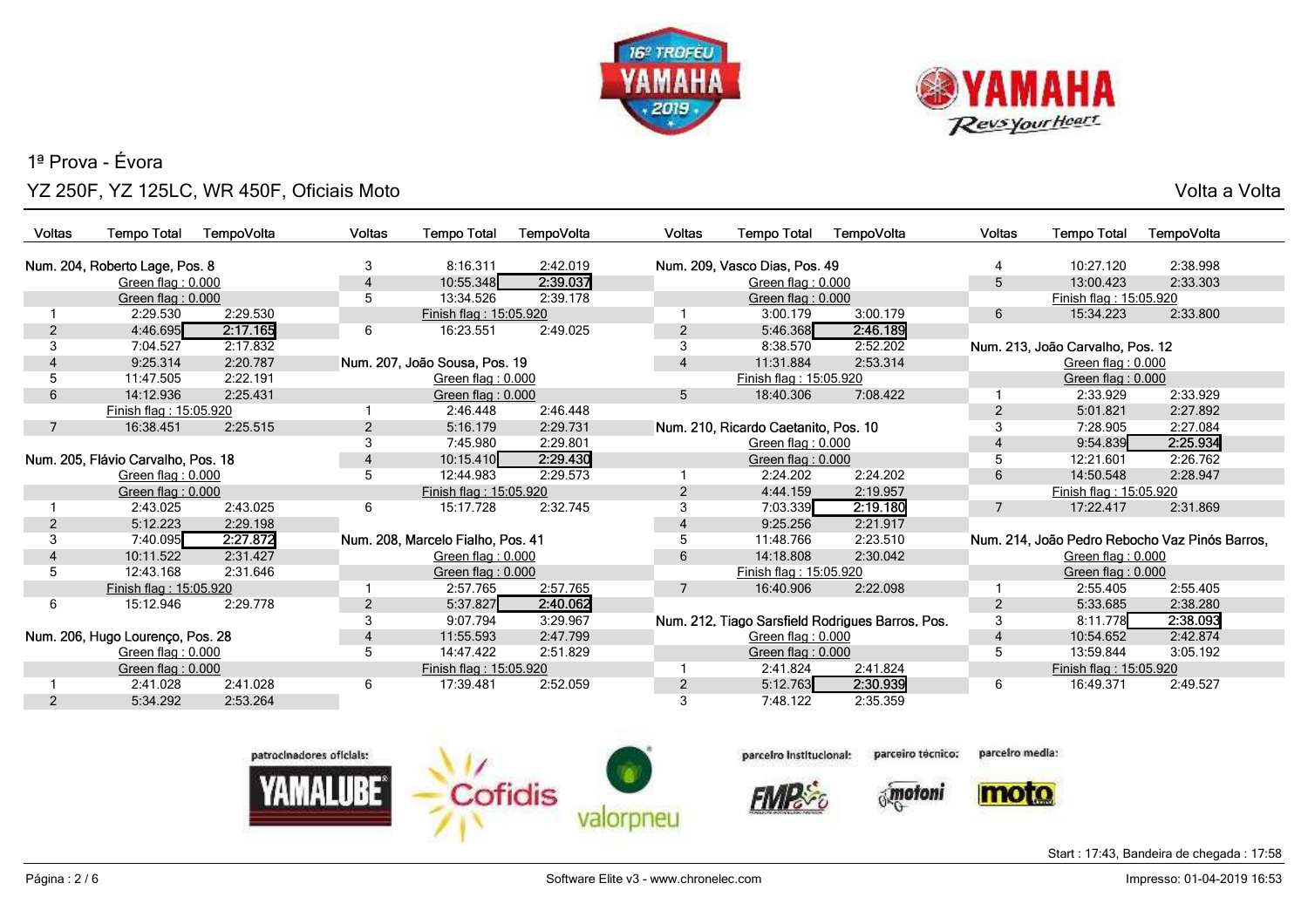



o ang pangangang sa kabupatèn sa kabupatèn Sulawesa Kabupatèn Sulawesa Kabupatèn Sulawesa Kabupatèn Sulawesa K<br>Kabupatèn Sulawesa Kabupatèn Sulawesa Kabupatèn Sulawesa Kabupatèn Sulawesa Kabupatèn Sulawesa Kabupatèn Sulaw

| <b>Voltas</b>                  | <b>Tempo Total</b>                 | TempoVolta | Voltas         | <b>Tempo Total</b>                 | TempoVolta | <b>Voltas</b>                    | <b>Tempo Total</b>                | TempoVolta | <b>Voltas</b>  | <b>Tempo Total</b>                    | TempoVolta |  |  |
|--------------------------------|------------------------------------|------------|----------------|------------------------------------|------------|----------------------------------|-----------------------------------|------------|----------------|---------------------------------------|------------|--|--|
|                                | Num. 215, David Domingues, Pos. 15 |            | $\overline{2}$ | 5:43.597                           | 2:45.862   |                                  | 17:26.844                         | 2:31.032   | $\overline{2}$ | 6:16.333                              | 3:06.018   |  |  |
|                                | Green flag: 0.000                  |            | 3              | 8:34.343                           | 2:50.746   |                                  |                                   |            | 3              | 10:10.438                             | 3:54.105   |  |  |
|                                | Green flag: 0.000                  |            | 4              | 11:31.929                          | 2:57.586   |                                  | Num. 220, Elson Oliveira, Pos. 34 |            | 4              | 14:02.648                             | 3:52.210   |  |  |
|                                | 2:35.999                           | 2:35.999   | 5              | 14:38.325                          | 3:06.396   |                                  | Green flag: 0.000                 |            |                | Finish flag: 15:05.920                |            |  |  |
| 2                              | 5:02.987                           | 2:26.988   |                | Finish flag: 15:05.920             |            |                                  | Green flag: 0.000                 |            | 5              | 17:35.980                             | 3:33.332   |  |  |
| 3                              | 7:32.337                           | 2:29.350   | 6              | 17:48.795                          | 3:10.470   |                                  | 2:52.816                          | 2:52.816   |                |                                       |            |  |  |
|                                | 9:56.298                           | 2:23.961   |                |                                    |            | 2                                | 5:36.171                          | 2:43.355   |                | Num. 230, Gonçalo Branquinho, Pos. 16 |            |  |  |
|                                | 12:22.491                          | 2:26.193   |                | Num. 218, Rui Parracho, Pos. 40    |            | 3                                | 8:19.134                          | 2:42.963   |                | Green flag: 0.000                     |            |  |  |
| 6                              | 14:52.517                          | 2:30.026   |                | Green flag: 0.000                  |            | 4                                | 11:05.362                         | 2:46.228   |                | Green flag: 0.000                     |            |  |  |
|                                | Finish flag: 15:05.920             |            |                | Green flag: 0.000                  |            | 5                                | 13:51.338                         | 2:45.976   |                | 2:34.784                              | 2:34.784   |  |  |
| 7                              | 17:34.734                          | 2:42.217   |                | 2:53.740                           | 2:53.740   |                                  | Finish flag: 15:05.920            |            | $\overline{2}$ | 5:00.338                              | 2:25.554   |  |  |
|                                |                                    |            | $\overline{2}$ | 5:44.785                           | 2:51.045   | 6                                | 16:45.465                         | 2:54.127   | 3              | 7:34.606                              | 2:34.268   |  |  |
| Num. 216, André Rolhas, Pos. 7 |                                    | 3          | 8:58.590       | 3:13.805                           |            |                                  |                                   | 4          | 10:02.582      | 2:27.976                              |            |  |  |
|                                | Green flag: $0.000$                |            | 4              | 11:53.337                          | 2:54.747   |                                  | Num. 221, David Santos, Pos. 17   |            | 5              | 12:34.395                             | 2:31.813   |  |  |
|                                | Green flag: 0.000                  |            | 5              | 14:43.152<br>2:49.815              |            |                                  | Green flag: 0.000                 |            |                | Finish flag: 15:05.920                |            |  |  |
|                                | 2:30.922                           | 2:30.922   |                | Finish flag: 15:05.920             |            |                                  | Green flag: 0.000                 |            | 6              | 15:09.773                             | 2:35.378   |  |  |
| $\overline{2}$                 | 4:47.461                           | 2:16.539   | 6              | 17:37.792                          | 2:54.640   |                                  | 2:25.823                          | 2:25.823   |                |                                       |            |  |  |
|                                | 7:04.310                           | 2:16.849   |                |                                    |            | $\overline{2}$                   | 4:58.530                          | 2:32.707   |                | Num. 232, Miguel Amaro, Pos. 26       |            |  |  |
|                                | 9:22.354                           | 2:18.044   |                | Num. 219, Rodrigo Fidalgo, Pos. 13 |            |                                  | 7:25.016                          | 2:26.486   |                | Green flag: 0.000                     |            |  |  |
| 5                              | 11:45.412                          | 2:23.058   |                | Green flag: 0.000                  |            | 4                                | 9:53.536                          | 2:28.520   |                | Green flag: $0.000$                   |            |  |  |
| 6                              | 14:10.261                          | 2:24.849   |                | Green flag: 0.000                  |            | 5                                | 12:41.461                         | 2:47.925   |                | 2:47.042                              | 2:47.042   |  |  |
|                                | Finish flag: 15:05.920             |            |                | 2:39.228                           | 2:39.228   |                                  | Finish flag: 15:05.920            |            | $\overline{2}$ | 5:22.461                              | 2:35.419   |  |  |
| 7                              | 16:34.104                          | 2:23.843   | $\overline{2}$ | 5:05.940                           | 2:26.712   | 6                                | 15:11.501                         | 2:30.040   | 3              | 7:55.917                              | 2:33.456   |  |  |
|                                |                                    |            | 3              | 7:32.622                           | 2:26.682   |                                  |                                   |            | 4              | 10:37.927                             | 2:42.010   |  |  |
| Num. 217, Pedro Pinto, Pos. 44 |                                    | 4          | 9:59.345       | 2:26.723                           |            | Num. 225, Luís Oliveira, Pos. 47 |                                   | 5          | 13:18.913      | 2:40.986                              |            |  |  |
|                                | Green flag: 0.000                  |            | 5              | 12:25.963                          | 2:26.618   |                                  | Green flag: 0.000                 |            |                | Finish flag: 15:05.920                |            |  |  |
|                                | Green flag: $0.000$                |            | 6              | 14:55.812                          | 2:29.849   |                                  | Green flag: 0.000                 |            | 6              | 15:59.500                             | 2:40.587   |  |  |
|                                | 2:57.735                           | 2:57.735   |                | Finish flag: 15:05.920             |            |                                  | 3:10.315                          | 3:10.315   |                |                                       |            |  |  |



parceiro técnico:

*motoni* 

parcelro media:

moto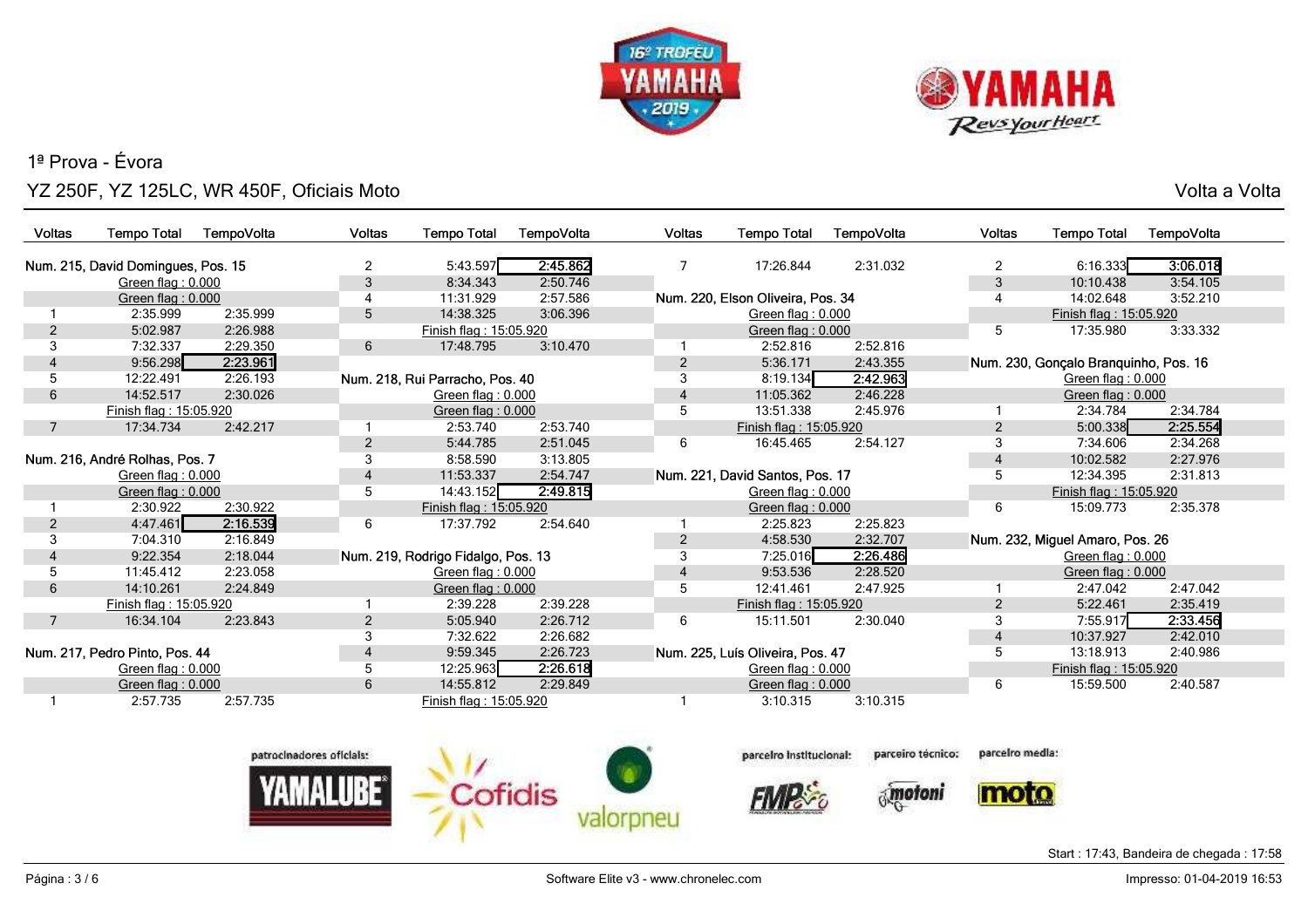



o ang pangangang sa kabupatèn sa kabupatèn Sulawesa Kabupatèn Sulawesa Kabupatèn Sulawesa Kabupatèn Sulawesa K<br>Kabupatèn Sulawesa Kabupatèn Sulawesa Kabupatèn Sulawesa Kabupatèn Sulawesa Kabupatèn Sulawesa Kabupatèn Sulaw

| <b>Voltas</b>                       | <b>Tempo Total</b>              | TempoVolta                                      | Voltas         | <b>Tempo Total</b>                  | TempoVolta | <b>Voltas</b>     | <b>Tempo Total</b>               | TempoVolta | <b>Voltas</b>                   | <b>Tempo Total</b>                | TempoVolta |
|-------------------------------------|---------------------------------|-------------------------------------------------|----------------|-------------------------------------|------------|-------------------|----------------------------------|------------|---------------------------------|-----------------------------------|------------|
|                                     |                                 |                                                 |                |                                     |            |                   |                                  |            |                                 |                                   |            |
|                                     | Num. 234, Luis Carreira, Pos. 5 |                                                 | $\overline{2}$ | 5:21.120                            | 2:35.089   |                   | Num. 249, Marcio Afonso, Pos. 21 |            |                                 | 11:10.025                         | 2:37.383   |
|                                     | Green flag: 0.000               |                                                 | 3              | 7:54.416                            | 2:33.296   |                   | Green flag: 0.000                |            | 5                               | 13:48.638                         | 2:38.613   |
|                                     | Green flag: 0.000               |                                                 |                | 10:30.459                           | 2:36.043   |                   | Green flag: 0.000                |            |                                 | Finish flag: 15:05.920            |            |
|                                     | 2:19.743                        | 2:19.743                                        | 5              | 13:11.123                           | 2:40.664   |                   | 2:44.397                         | 2:44.397   | 6                               | 16:25.268                         | 2:36.630   |
| 2                                   | 4:36.525                        | 2:16.782                                        |                | Finish flag: 15:05.920              |            | $\overline{2}$    | 5:13.735                         | 2:29.338   |                                 |                                   |            |
| 3                                   | 6:51.022                        | 2:14.497                                        | 6              | 15:48.541                           | 2:37.418   | 3                 | 7:40.883                         | 2:27.148   |                                 | Num. 374, José Gonçalves, Pos. 25 |            |
|                                     | 9:06.300                        | 2:15.278                                        |                |                                     |            |                   | 10:08.015                        | 2:27.132   |                                 | Green flag: 0.000                 |            |
| 5                                   | 11:26.662                       | 2:20.362                                        |                | Num. 243, Luis Rodrigues, Pos. 45   |            | 5                 | 12:48.189                        | 2:40.174   |                                 | Green flag: $0.000$               |            |
| 6                                   | 13:49.004                       | 2:22.342                                        |                | Green flag: 0.000                   |            |                   | Finish flag: 15:05.920           |            |                                 | 3:05.171                          | 3:05.171   |
|                                     | Finish flag: 15:05.920          |                                                 |                | Green flag: 0.000                   |            | 6                 | 15:20.595                        | 2:32.406   | $\overline{2}$                  | 5:34.584                          | 2:29.413   |
| 7                                   | 16:10.860                       | 2:21.856                                        |                | 3:02.711                            | 3:02.711   |                   |                                  |            | 3                               | 8:08.091                          | 2:33.507   |
|                                     |                                 |                                                 | $\overline{2}$ | 5:55.710                            | 2:52.999   |                   | Num. 372, João Braga, Pos. 38    |            | 4                               | 10:40.840                         | 2:32.749   |
| Num. 236, Daniel Rodrigues, Pos. 14 |                                 | 3                                               | 8:54.771       | 2:59.061                            |            | Green flag: 0.000 |                                  | 5          | 13:13.509                       | 2:32.669                          |            |
| Green flag: 0.000                   |                                 | 4                                               | 11:54.899      | 3:00.128                            |            | Green flag: 0.000 |                                  |            | Finish flag: 15:05.920          |                                   |            |
|                                     | Green flag: 0.000               |                                                 | 5              | 14:59.454                           | 3:04.555   |                   | 3:27.233                         | 3:27.233   | 6                               | 15:53.880                         | 2:40.371   |
|                                     | 2:32.877                        | 2:32.877                                        |                | Finish flag: 15:05.920              |            | 2                 | 6:08.478                         | 2:41.245   |                                 |                                   |            |
| 2                                   | 5:00.141                        | 2:27.264                                        | 6              | 18:08.176                           | 3:08.722   | 3                 | 8:56.703                         | 2:48.225   | Num. 375, Joao Roseiro, Pos. 27 |                                   |            |
| 3                                   | 7:26.663                        | 2:26.522                                        |                |                                     |            | 4                 | 11:40.593                        | 2:43.890   |                                 | Green flag: 0.000                 |            |
|                                     | 9:59.898                        | 2:33.235                                        |                | Num. 244, António Lourenço, Pos. 31 |            | 5                 | 14:39.330                        | 2:58.737   |                                 | Green flag: 0.000                 |            |
| 5                                   | 12:28.495                       | 2:28.597                                        |                | Green flag: 0.000                   |            |                   | Finish flag: 15:05.920           |            |                                 | 3:22.696                          | 3:22.696   |
| 6                                   | 14:59.404                       | 2:30.909                                        |                | Green flag: $0.000$                 |            | 6                 | 17:23.208                        | 2:43.878   | $\overline{2}$                  | 5:48.861                          | 2:26.165   |
|                                     | Finish flag: 15:05.920          |                                                 |                | 2:50.238                            | 2:50.238   |                   |                                  |            | 3                               | 8:29.516                          | 2:40.655   |
| 7                                   | 17:31.968                       | 2:32.564                                        | $\overline{2}$ | 5:28.490                            | 2:38.252   |                   | Num. 373, João França, Pos. 30   |            | 4                               | 11:03.965                         | 2:34.449   |
|                                     |                                 |                                                 |                | 8:07.153                            | 2:38.663   |                   | Green flag: 0.000                |            | 5                               | 13:39.071                         | 2:35.106   |
|                                     |                                 | Num. 242, Rodrigo De Almeida De Castro, Pos. 24 | $\overline{4}$ | 10:51.352                           | 2:44.199   |                   | Green flag: 0.000                |            |                                 | Finish flag: 15:05.920            |            |
|                                     | Green flag: 0.000               |                                                 | 5              | 13:33.970                           | 2:42.618   |                   | 3:19.880                         | 3:19.880   | 6                               | 16:21.142                         | 2:42.071   |
|                                     | Green flag: $0.000$             |                                                 |                | Finish flag: 15:05.920              |            | $\overline{2}$    | 5:56.257                         | 2:36.377   |                                 |                                   |            |
|                                     | 2:46.031                        | 2:46.031                                        | 6              | 16:27.879                           | 2:53.909   | 3                 | 8:32.642                         | 2:36.385   |                                 |                                   |            |
|                                     |                                 |                                                 |                |                                     |            |                   |                                  |            |                                 |                                   |            |



parcelro Institucional:

**FIVIR** 

parcelro media: parceiro técnico:

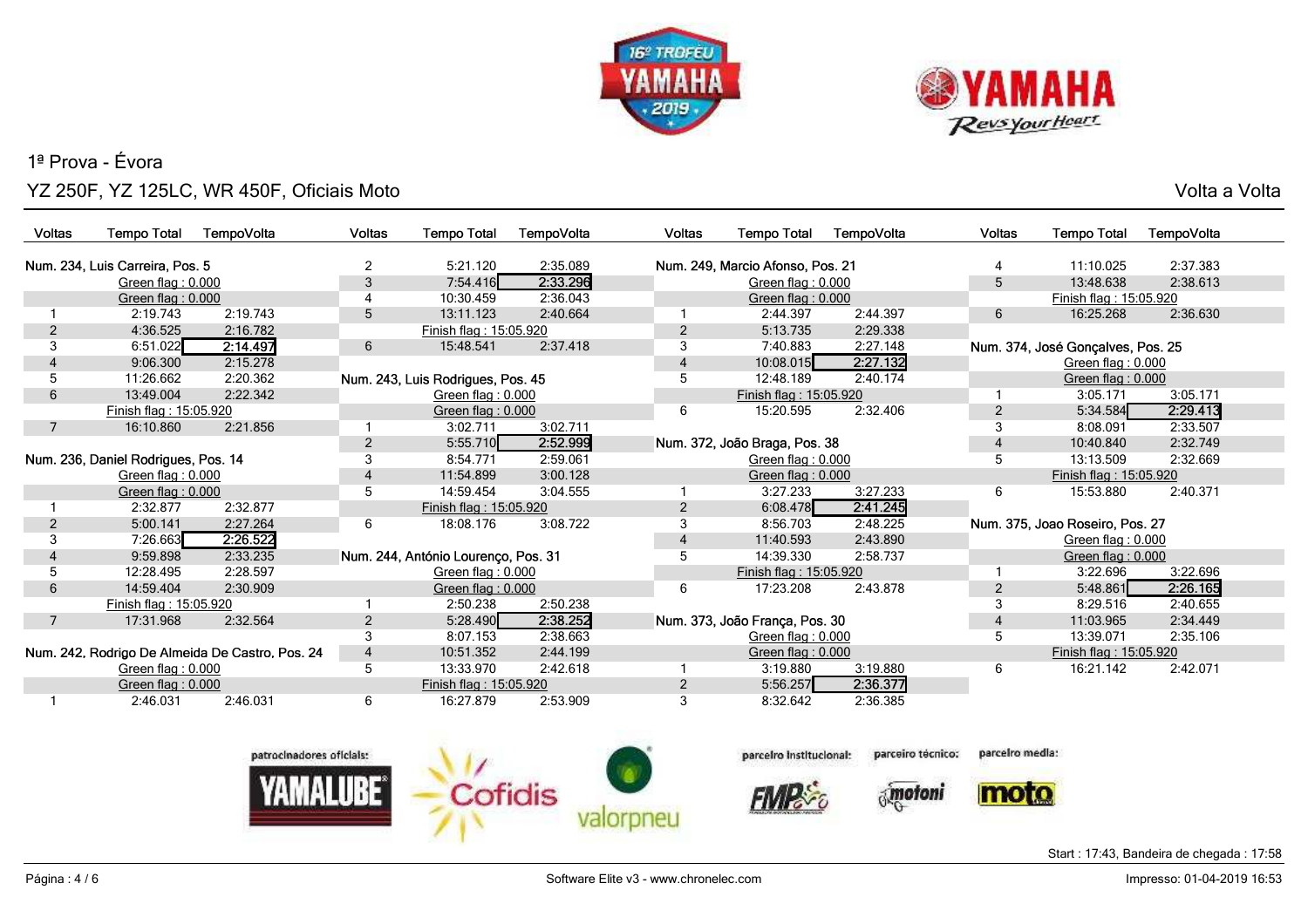



*<u><u> Maria Canada</u> (Maria Canada)*<br>A</u>

 $7<sup>1</sup>$ 

o ang pangangang sa kabupatèn sa kabupatèn Sulawesa Kabupatèn Sulawesa Kabupatèn Sulawesa Kabupatèn Sulawesa K<br>Kabupatèn Sulawesa Kabupatèn Sulawesa Kabupatèn Sulawesa Kabupatèn Sulawesa Kabupatèn Sulawesa Kabupatèn Sulaw

| Voltas         | <b>Tempo Total</b>                          | TempoVolta | <b>Voltas</b>            | <b>Tempo Total</b>                | TempoVolta | <b>Voltas</b>   | <b>Tempo Total</b>                   | TempoVolta        | Voltas          | <b>Tempo Total</b>               | TempoVolta |
|----------------|---------------------------------------------|------------|--------------------------|-----------------------------------|------------|-----------------|--------------------------------------|-------------------|-----------------|----------------------------------|------------|
|                | Num. 376, Hugo Rosa Miguel Felício, Pos. 42 |            | 4                        | 11:55.653                         | 2:48.593   |                 | Green flag: 0.000                    |                   | 5               | 15:17.418                        | 3:01.865   |
|                | Green flag: 0.000                           |            | $5\phantom{.0}$          | 14:46.721                         | 2:51.068   |                 | 3:09.194                             | 3:09.194          |                 |                                  |            |
|                | Green flag: 0.000                           |            |                          | Finish flag: 15:05.920            |            | $\overline{2}$  | 5:43.754                             | 2:34.560          |                 | Num. 954, Xavier Albino, Pos. 29 |            |
| 1              | 3:22.539                                    | 3:22.539   | 6                        | 17:43.212                         | 2:56.491   | 3               | 8:21.596                             | 2:37.842          |                 | Green flag: 0.000                |            |
| $\overline{c}$ | 6:04.172                                    | 2:41.633   |                          |                                   |            | 4               | 10:58.240                            | 2:36.644          |                 | Green flag: 0.000                |            |
| 3              | 8:54.879                                    | 2:50.707   |                          | Num. 379, Paulo Curado, Pos. 48   |            | $5\overline{)}$ | 14:00.880                            | 3:02.640          | -1              | 3:15.403                         | 3:15.403   |
| 4              | 11:40.053                                   | 2:45.174   |                          | Green flag: 0.000                 |            |                 | Finish flag: 15:05.920               |                   | $\overline{2}$  | 5:37.063                         | 2:21.660   |
| 5              | 14:42.290                                   | 3:02.237   |                          | Green flag: 0.000                 |            | 6               | 16:38.616                            | 2:37.736          | 3               | 8:03.105                         | 2:26.042   |
|                | Finish flag: 15:05.920                      |            |                          | 3:54.749                          | 3:54.749   |                 |                                      |                   | 4               | 11:26.302                        | 3:23.197   |
| 6              | 17:42.938                                   | 3:00.648   | $\overline{2}$           | 7:08.453                          | 3:13.704   |                 | Num. 951, Bernardo Passanha, Pos. 20 |                   | 5               | 13:55.971                        | 2:29.669   |
|                |                                             |            | 3                        | 10:49.633                         | 3:41.180   |                 | Green flag: 0.000                    |                   |                 | Finish flag: 15:05.920           |            |
|                | Num. 377, Gilberto Gregório, Pos. 37        |            | $\overline{4}$           | 14:56.882                         | 4:07.249   |                 | Green flag: $0.000$                  |                   | 6               | 16:25.162                        | 2:29.191   |
|                | Green flag: 0.000                           |            |                          | Finish flag: 15:05.920            |            |                 | 3:17.814                             | 3:17.814          |                 |                                  |            |
|                | Green flag: 0.000                           |            | 5                        | 18:25.282                         | 3:28.400   | $\overline{2}$  | 5:36.065                             | 2:18.251          |                 | Num. 964, Tomás Godinho, Pos. 36 |            |
|                | 3:24.483                                    | 3:24.483   |                          |                                   |            | 3               | 7:58.456                             | 2:22.391          |                 | Green flag: 0.000                |            |
| $\overline{c}$ | 6:05.700                                    | 2:41.217   |                          | Num. 380, David Maria, Pos. 32    |            | $\overline{4}$  | 10:17.415                            | 2:18.959          |                 | Green flag: 0.000                |            |
| 3              | 8:47.874                                    | 2:42.174   |                          | Green flag: 0.000                 |            | 5               | 12:53.807                            | 2:36.392          |                 | 3:44.586                         | 3:44.586   |
|                | 11:32.862                                   | 2:44.988   |                          | Green flag: 0.000                 |            |                 | Finish flag: 15:05.920               |                   | $\overline{a}$  | 6:22.413                         | 2:37.827   |
| 5              | 14:25.845                                   | 2:52.983   |                          | 3:17.482                          | 3:17.482   | 6               | 15:18.587                            | 2:24.780          | 3               | 9:01.460                         | 2:39.047   |
|                | Finish flag: 15:05.920                      |            | $\overline{a}$           | 5:55.467                          | 2:37.985   |                 |                                      |                   | 4               | 11:42.488                        | 2:41.028   |
| 6              | 17:21.508                                   | 2:55.663   | 3                        | 8:35.626                          | 2:40.159   |                 | Num. 953, Carolina Lidório, Pos. 46  |                   | 5               | 14:27.041                        | 2:44.553   |
|                |                                             |            | $\overline{4}$           | 11:11.740                         | 2:36.114   |                 | Green flag: 0.000                    |                   |                 | Finish flag: 15:05.920           |            |
|                | Num. 378, João Paulo Janeiro, Pos. 43       |            | 5                        | 13:52.718                         | 2:40.978   |                 | Green flag: $0.000$                  |                   | 6               | 17:15.135                        | 2:48.094   |
|                | Green flag: 0.000                           |            |                          | Finish flag: 15:05.920            |            |                 | 3:41.748                             | 3:41.748          |                 |                                  |            |
|                | Green flag: 0.000                           |            | 6                        | 16:33.626                         | 2:40.908   | $\overline{2}$  | 6:29.359                             | 2:47.611          |                 |                                  |            |
|                | 3:30.657                                    | 3:30.657   |                          |                                   |            | 3               | 9:20.301                             | 2:50.942          |                 |                                  |            |
| $\overline{c}$ | 6:18.994                                    | 2:48.337   |                          | Num. 382, João Rodrigues, Pos. 33 |            | $\overline{4}$  | 12:15.553                            | 2:55.252          |                 |                                  |            |
| 3              | 9:07.060                                    | 2:48.066   |                          | Green flag: 0.000                 |            |                 | Finish flag: 15:05.920               |                   |                 |                                  |            |
|                |                                             |            |                          |                                   |            |                 |                                      |                   |                 |                                  |            |
|                |                                             |            | patrocinadores oficiais: |                                   |            |                 | parceiro institucional:              | parceiro técnico: | parcelro media: |                                  |            |
|                |                                             |            |                          |                                   |            |                 |                                      |                   |                 |                                  |            |
|                |                                             |            |                          |                                   |            |                 |                                      | motoni            |                 |                                  |            |

valorpneu